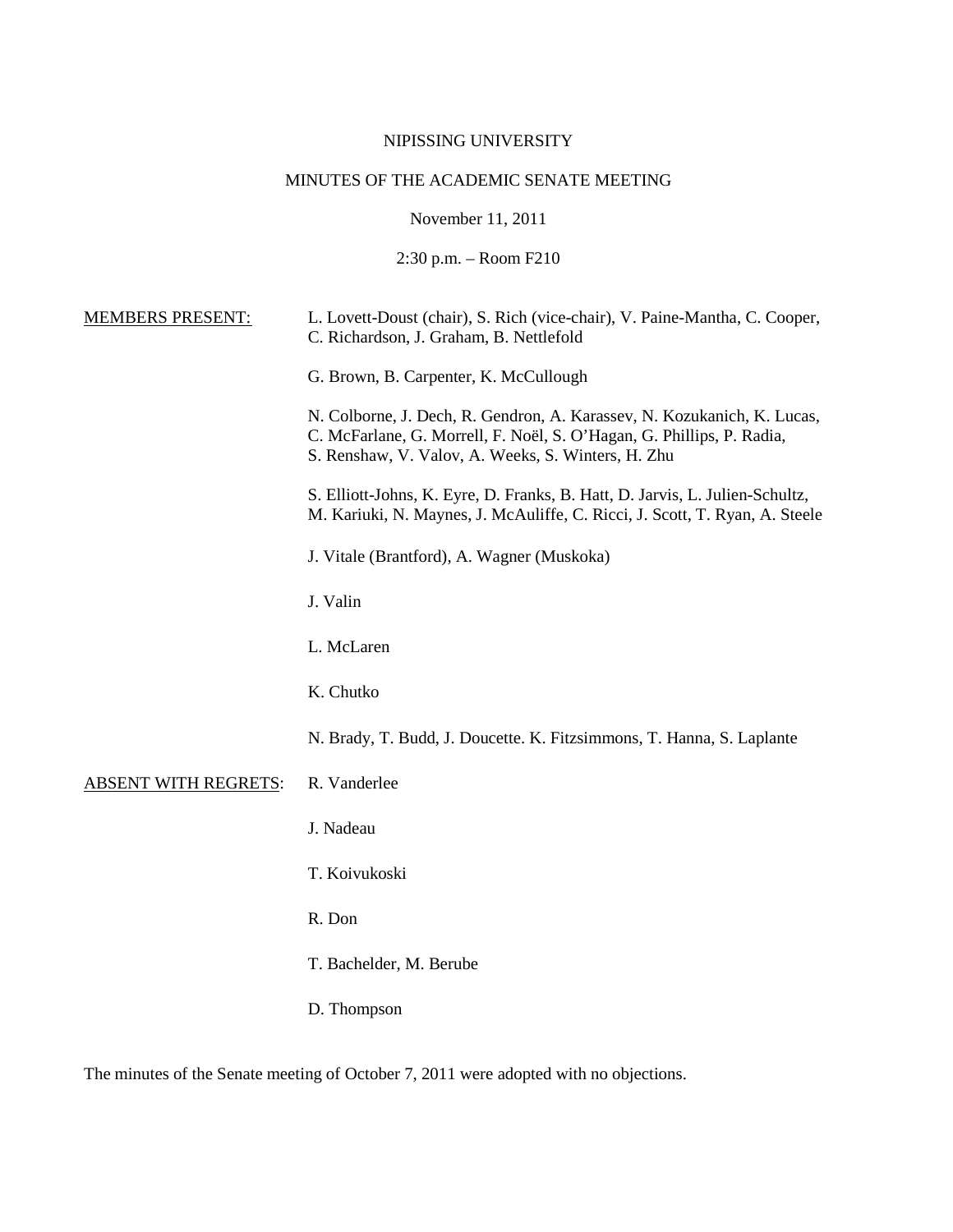#### BUSINESS ARISING FROM THE MINUTES

- MOTION 1: Moved by C. Richardson, seconded by C. Cooper that Senate approve the following prerequisite change to SWLF4005 Research Essay:
	- Restricted to students in the fourth year of an Honors program in Social Welfare and Social Development who possess at least 75% average in Social Welfare and Social Development. Approval is required prior to registration. Students wishing to take this course during the following fall/winter session must apply in writing to the program chair no later than February 15. CARRIED
- MOTION 2: Moved by C. Richardson, seconded by C. McFarlane that Senate approve the removal of SWLF4005 Research Essay, as a requirement from the Honours Specialization in Social Welfare and Social Development. CARRIED
- MOTION 3: Moved by C. Richardson, seconded by C. Cooper that Senate approve the addition of SWLF4006 Social Development and SWLF4007 Honours Seminar as requirements in the Honours Specialization program in Social Welfare and Social Welfare and Social development. CARRIED

# QUESTION PERIOD

There was a question requesting information about the number of application confirmations for Nipissing and its comparison to the rest of the province. The Registrar responded by noting that the confirmed headcount of high school applicants (101's) is 50 students less that in 2010. This represents a 7.6% decrease. The non-high school head count (105's) for first year is down 17 students which translates to a decrease of 7.8%. Province-wide, the high school acceptances are up 1.7% and non-high school are up 4.3%. Projecting to the February 1 count date, it is anticipated the estimated revenue shortfall will be approximately \$413K.

# REPORTS of STANDING COMMITTEES and FACULTY or UNIVERSITY COUNCILS

#### Senate Executive Committee

- MOTION 4: Moved by L. Lovett-Doust, seconded by G. Phillips that the Report of the Senate Executive Committee dated November 3, 2011 be received with the revisions as outlined. CARRIED
- MOTION 5: Moved by L. Lovett-Doust, seconded by S. Rich that Senate move into an in-camera session. CARRIED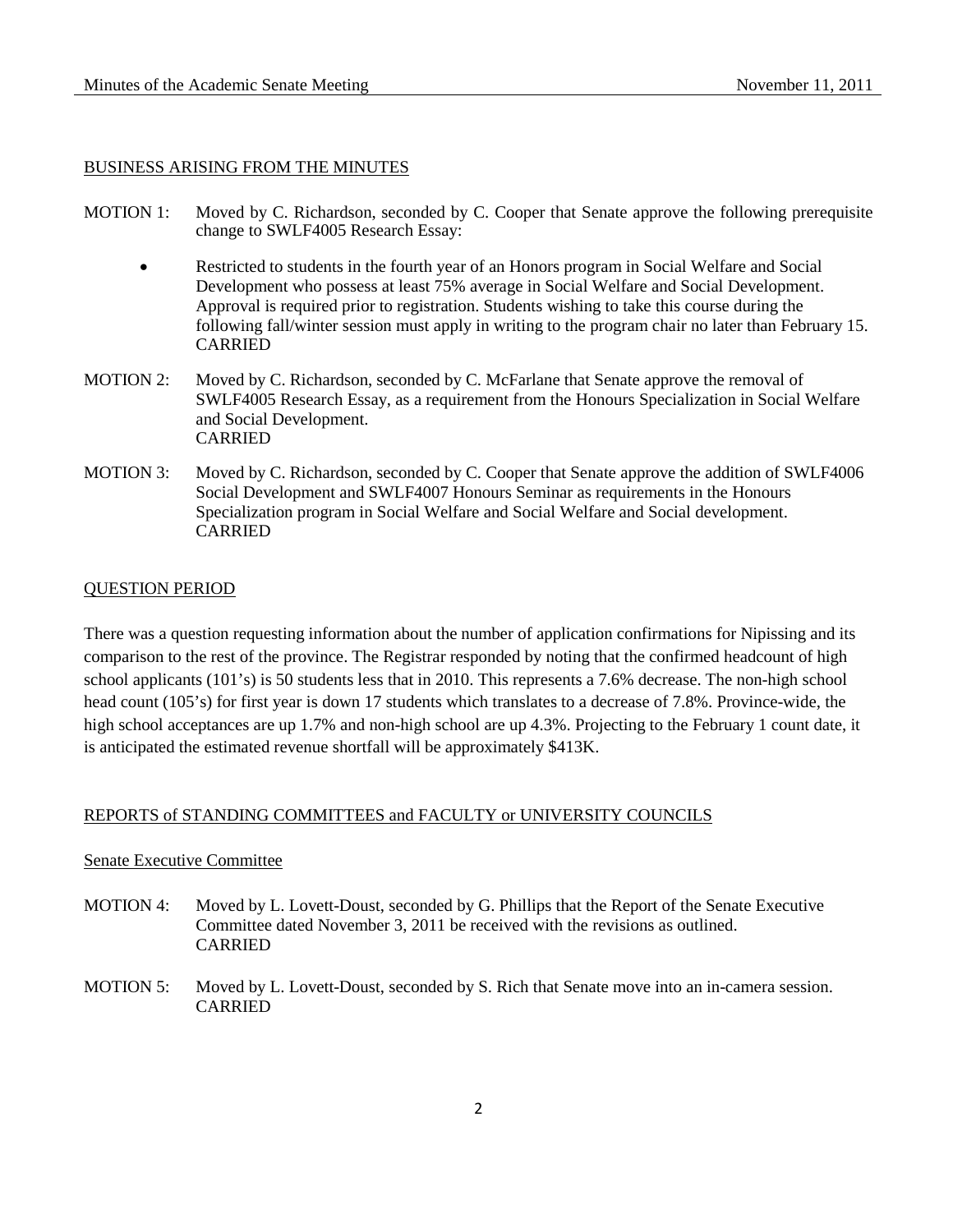MOTION 6: Moved by L. Lovett-Doust, seconded by J. Doucette that Senate move out of the in-camera session. CARRIED

Undergraduate Studies Committee

#### October 16, 2011 Report

- MOTION 7: Moved by C. Cooper, seconded by N. Maynes that the Report of the Undergraduate Studies Committee dated October 6, 2011, be received. CARRIED
- MOTION 8: Moved by C. Cooper, seconded by R. Gendron that Senate approve that the Undergraduate Admission Policy be modified as outlined in the Admission Policy Proposal document. CARRIED
- October 31, 2011 Report
- MOTION 9: Moved by C. Cooper, seconded by N. Maynes that the Report of the Undergraduate Studies Committee dated October 31, 2011 be received. CARRIED
- MOTION 10: Moved by C. Cooper, seconded by S. Renshaw that Senate give Stage 2 curriculum approval to the Arts and Culture degree program as outlined. CARRIED
- MOTION 11: Moved by C. Cooper, seconded S. Renshaw that Senate approve the addition of the following courses to the Arts and Culture program:
	- CULT4006 Honours Seminar in Arts and Culture I
	- CULT4007 Honours Seminar in Arts and Culture II
	- CULT4105 Research Essay in Arts and Culture

## CARRIED

- MOTION 12: Moved by C. Cooper, seconded by N. Maynes that Senate approve the addition of the following courses to Classical Studies:
	- CLAS1106 Introductory Latin I
	- CLAS1107 Introductory Latin II
	- CLAS1206 Introductory Greek I
	- CLAS1207 Introductory Greek II

CARRIED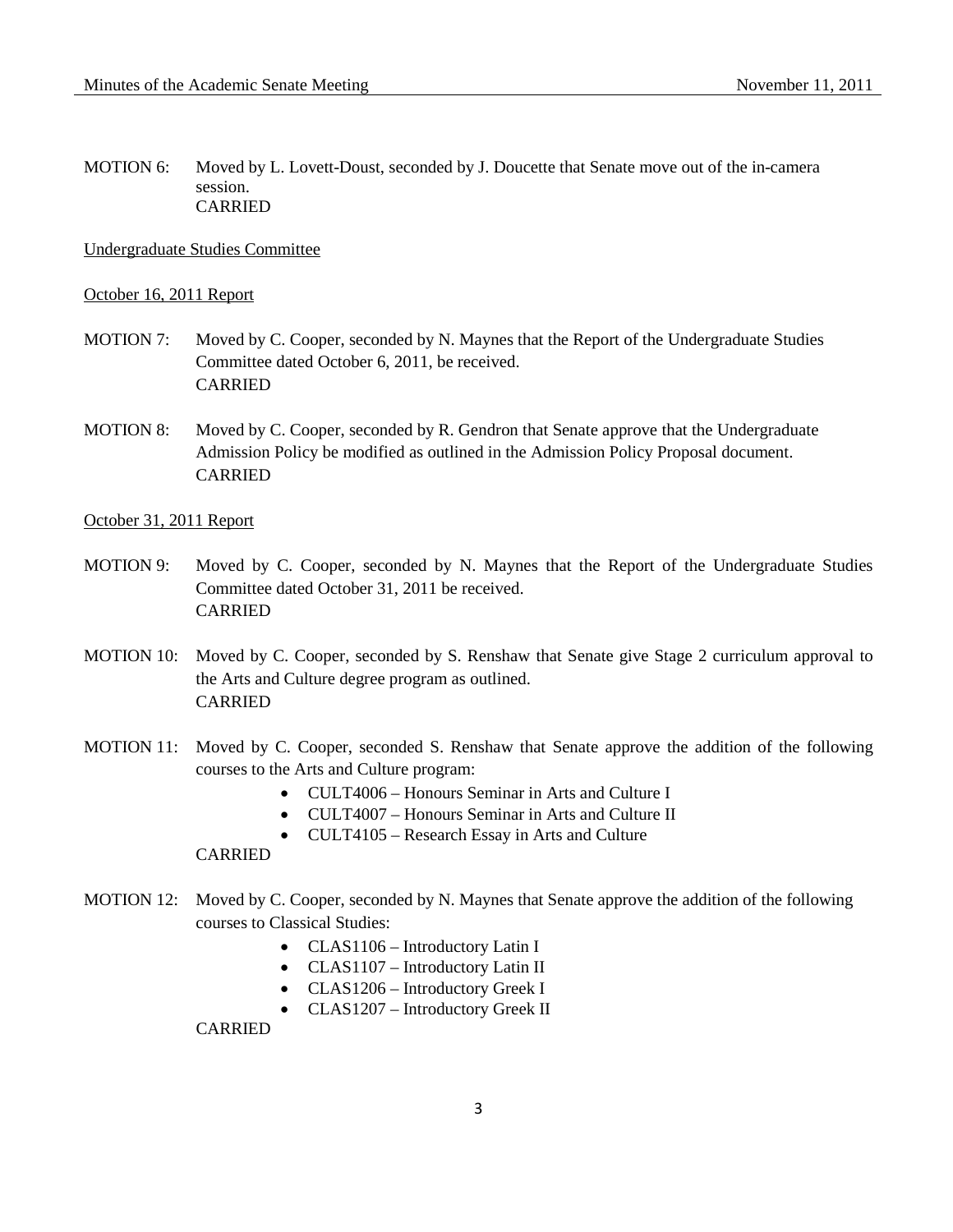- MOTION 13: Moved by C. Cooper, seconded by N. Maynes that Senate approve the deletion of the following courses from Classical Studies:
	- CLAS1105 Introductory Latin
	- CLAS1205 Introductory Greek

# CARRIED

- MOTION 14: Moved by C. Cooper, seconded by R. Gendron that Senate approve the following prerequisite change to CLAS2407 – War and Society in Ancient Rome:
	- the removal of CLAS2406 War and Society in Ancient Greece.

# CARRIED

- MOTION 15: Moved by C. Cooper, seconded by S. Renshaw that Senate approve the following prerequisite change to GEND3037 – Applied Activism for Gender Equality and Social Justice :
	- the removal of GEND2055 Race, Class and Sexuality

# CARRIED

- MOTION 16: Moved by C. Cooper, seconded by N. Maynes that Senate approve the addition of the following courses to Philosophy:
	- PHIL3756 Special Topics in Social and Political Philosophy
	- PHIL3757 Special Topics in Social and Political Philosophy
	- PHIL4216 Seminar in Philosophy
	- PHIL4217 Seminar in Philosophy

# CARRIED

- MOTION 17: Moved by C. Cooper, seconded by L. Julien-Schultz that Senate approve the deletion of the following courses from Philosophy:
	- PHIL3755 Themes in Social and Political Philosophy
	- PHIL4215 Seminar in Philosophy

#### CARRIED

- MOTION 18: Moved by C. Cooper, seconded by N. Colborne that Senate approve the following prerequisite change to RLCT3506 - Religion and Politics:
	- from RLCT1025 Introduction to World Religions and Cultures to "students must have completed 24 credits."

### CARRIED

MOTION 19: Moved by C. Cooper, seconded by N. Colborne that Senate approve that RLCT3506 - Religion and Politics be cross coded with Political Science (POLI3506). CARRIED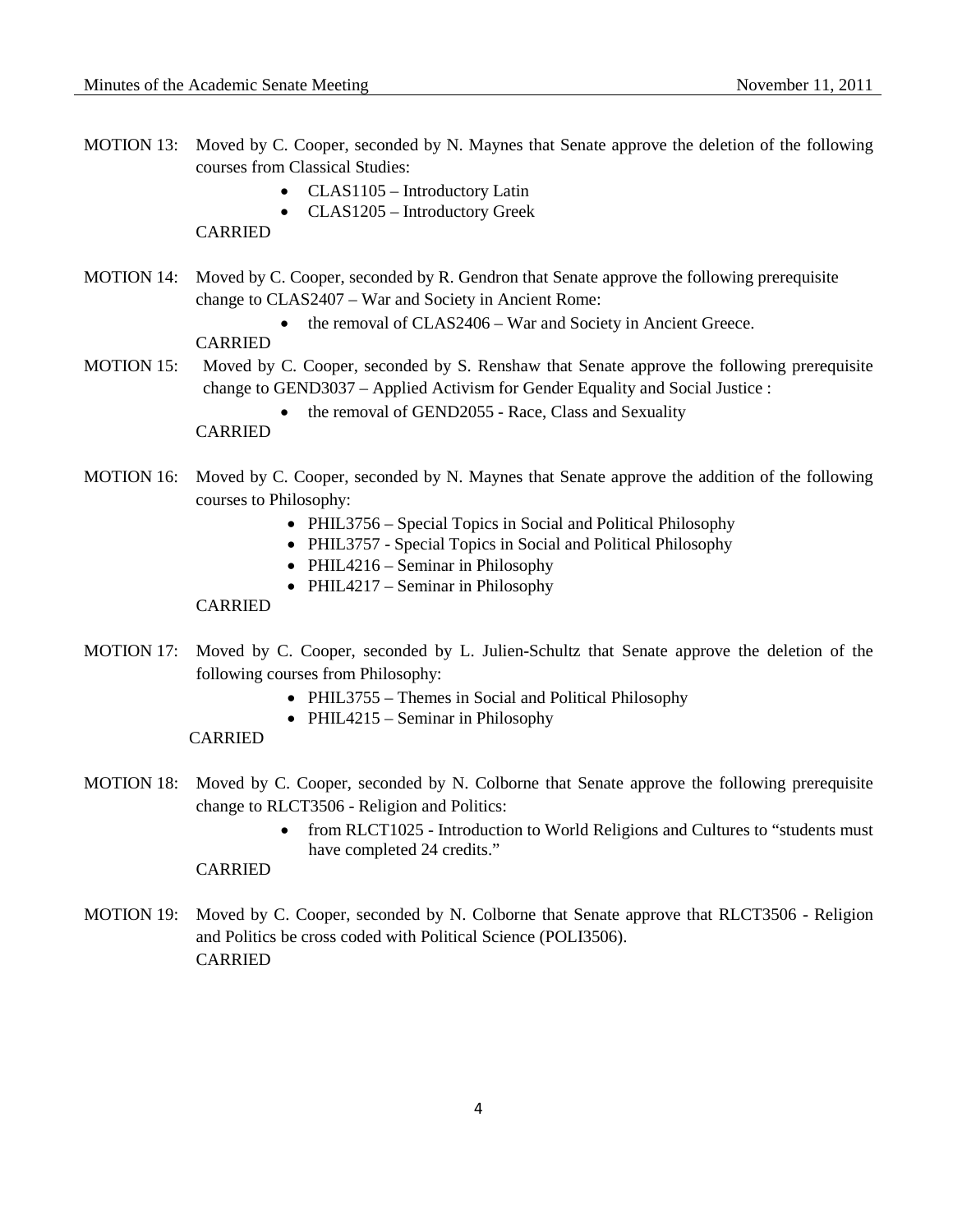- MOTION 20: Moved by C. Cooper, seconded by R. Gendron that Senate approve the addition of the following courses to Spanish:
	- ESPA3006 Hispanic Literary Studies I
	- ESPA3007 Hispanic Literary Studies II

CARRIED

### AMENDMENT of BYLAWS

MOTION 21: Moved by K. McCullough, seconded by J. Doucette that Senate approve the modification to Article 11.0(a) of the Senate bylaws:

#### Current:

In accordance with the Nipissing University Act, there shall be two (2) representatives on the Board of Governors elected by Senate from among its faculty Senators. (Two additional Board representatives shall be elected by the faculty-at-large from among the faculty members who are non-Senators.)

# Proposed:

In accordance with the Nipissing University Act, there shall be four (4) representatives on the Board of Governors with two (2) elected by Senate from among its Faculty Senators and two (2) elected by Senate from non-Senators. Vacancies shall be filled to ensure representation at the Board from each Faculty and one (1) member at-large for two (2) year terms. Representation to the Board of Governors shall rotate for each Faculty and Member-At-Large.

- MOTION 22: Moved by G. Phillips, seconded by N. Maynes that Motion 1 be referred back to the Bylaws and Elections Subcommittee for further review. CARRIED
- MOTION 23: Moved by K. McCullough, seconded by C. McFarlane that Senate approve the modification to Articles 10.4(a)(i) and (ii) of the Senate bylaws:

### Current:

- (i) Vice-President Academic & Research (Chair)(non-voting)
- (ii) Director of Research Services and Graduate Studies (non-voting)

#### Proposed:

- ( i) Vice-President Academic and Research (non-voting)
- (ii) Assistant Vice-President Research and Graduate Studies (Chair)(non-voting)

#### CARRIED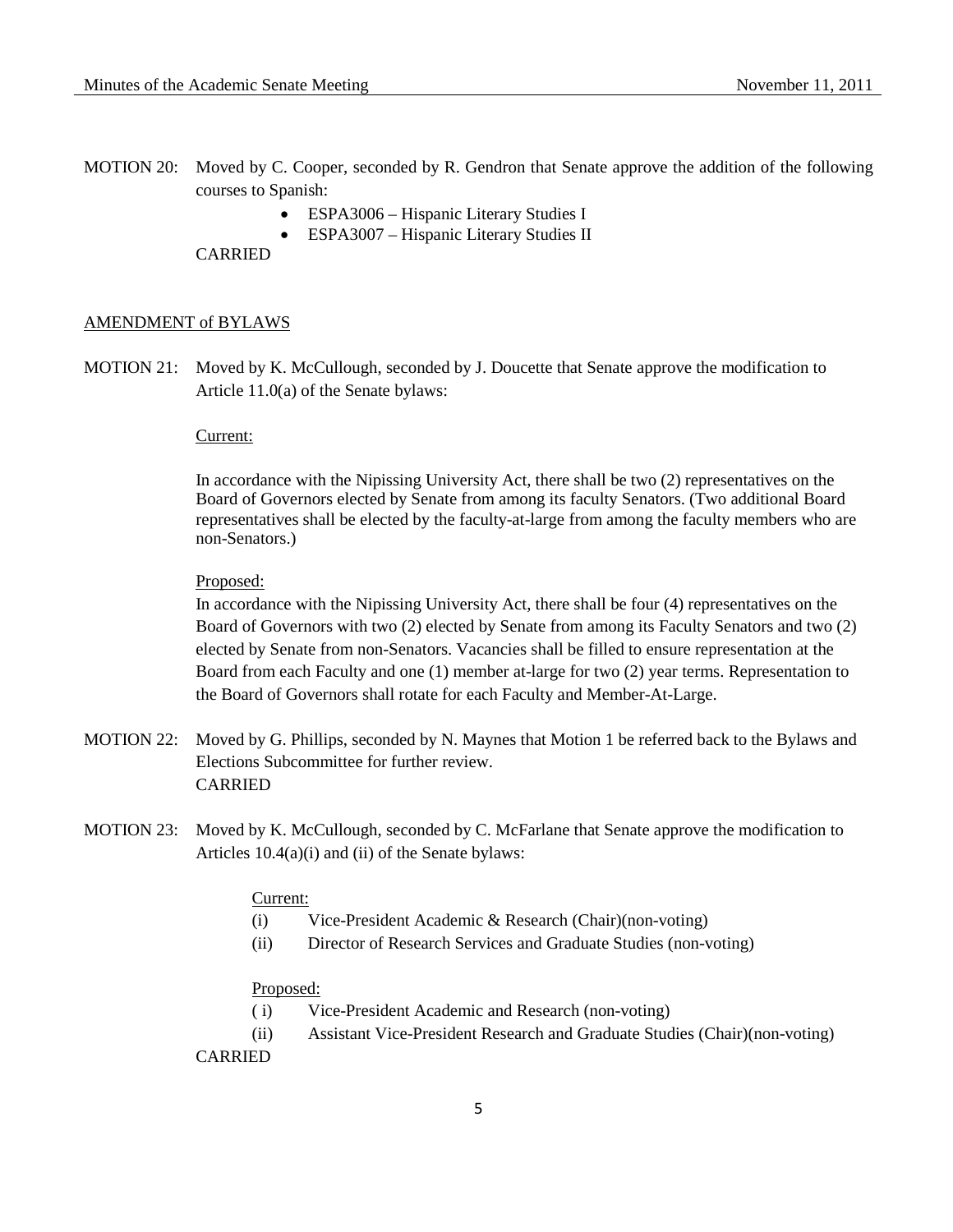MOTION 24: Moved by K. McCullough, seconded S. Rich that Senate approved the modification to Articles 10.2(b)(iv) and (v) of the Senate bylaws:

#### Current:

- (iv) Vice-President Academic & Research (Chair)(non-voting)
- ( v) Director of Research Services and Graduate Studies (non-voting)

#### Proposed:

(iv) Vice-President Academic and Research (non-voting)

( v) Assistant Vice-President Research and Graduate Studies (Chair)(non-voting)

# CARRIED

### NOTICES of MOTION (4)

- Elimination of Article 2.4(b)(ii) from the Senate Bylaws faculty with limited term appointments of less than 12 months (effective July 1, 2012)
- Elimination of Article 2.4(b)(iii) from the Senate Bylaws faculty from the instructor positions (effective July 1, 2012)
- Elimination of Article 2.1(a)(iii) from the Senate Bylaws Vice-President, Finance, Administration and Strategic Capital Investments (effective July 1, 2012)
- Elimination of Article 2.1(a)(vii) from the Senate Bylaws Chief Operating Officer (effective July 1, 2012)

## **ELECTIONS**

• Elect one faculty Senator to serve on the 2-year term on the Harassment and Discrimination Committee.

# **Acclaimed: S. Winters**

### REPORTS FROM OTHER BODIES

# Board of Governors

The Board of Governors held its Annual Retreat on Saturday & Sunday, October 29 and 30 at the regional campus in Bracebridge. Board members participated in the grand opening of the new Muskoka Residence. Tony Clement, Minister of the Federal Economic Development Initiative for Northern Ontario and MP for Parry Sound-Muskoka was keynote speaker along with the Mayor of Bracebridge, Graydon Smith. The dinner on Saturday night paid special tribute to the Learning in Muskoka Campaign Cabinet was featured at the dinner.

The 2011 Retreat theme, "Launching Our Advancement", carried on the momentum of last year's focus, "Advancing Nipissing". Highlights of the retreat included a presentation by the Chancellor, Dr. Jon Dellandrea,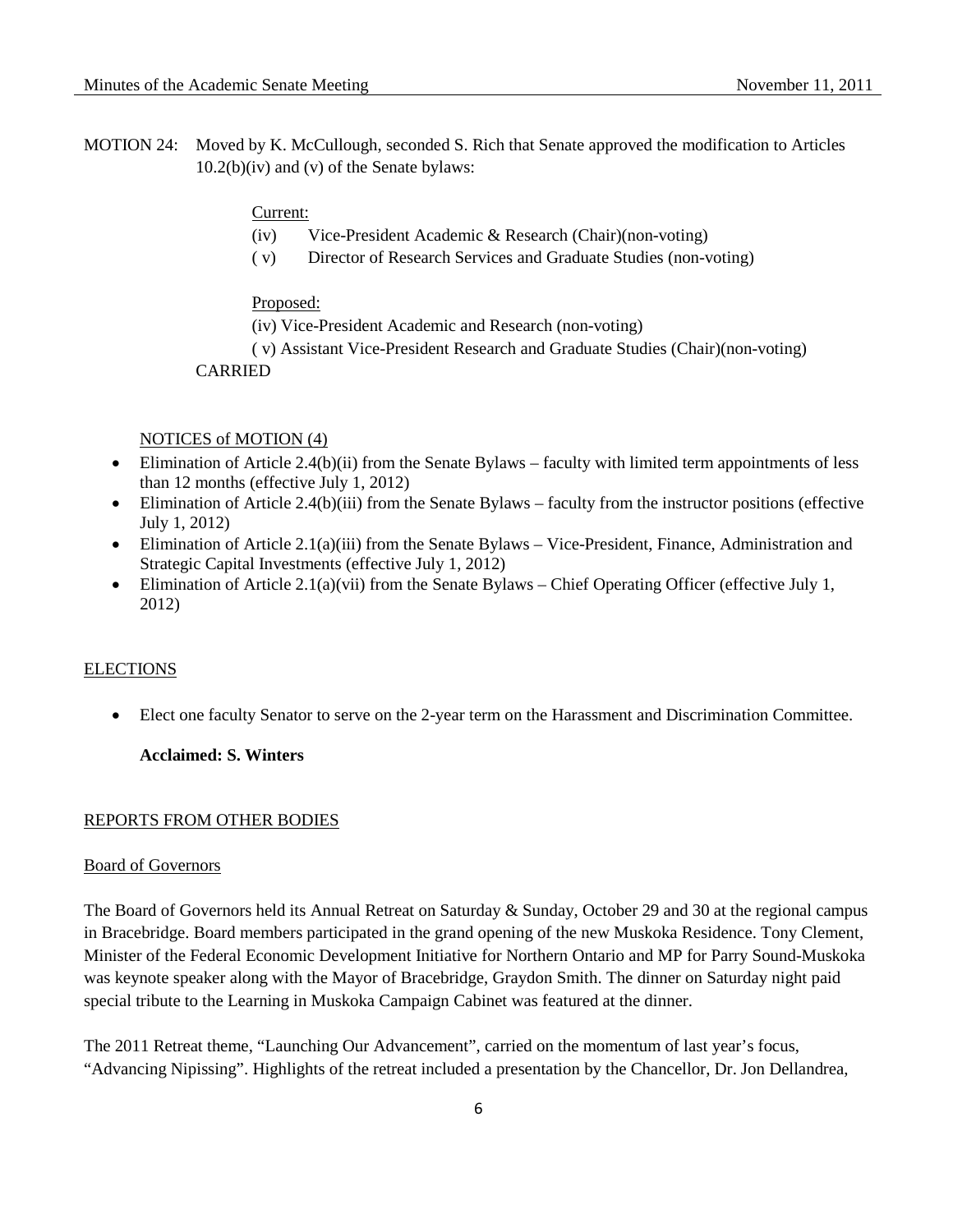and an historical account given by Professor Stan Lawlor, one of the original Group of Seven founders of Nipissing University. An announcement and official proclamation recited by the Mayor of North Bay declaring 2012: Year of Celebration for Nipissing University was made with the official launch to occur in June 2012. Nipissing University will commemorate 20 years of education and its regional campuses will also celebrate significant anniversary milestones in 2012 -- 15 years of university education in Muskoka at the Bracebridge campus and 10 years of education at the Brantford campus. A summary of the Retreat will be compiled and shared with the Board members.

The Board has recently filled two vacancies. The University Governance Committee will also meet to continue the process of addressing new Board membership.

Colin Dennis represented the Board Chair at the Fall Convocation ceremony on November 4<sup>th</sup>. Appreciation is extended to all Board members who also attended this very special event.

## ANNOUNCEMENTS

The President commented on the meeting of the Nipissing University Academic College (NUAC) that was held immediately prior to the Senate meeting. She noted that the discussion on academic reform and the maintenance of the teacher/scholar role at Nipissing in light of this possible reform was engaging. The President indicated she would like to hold more of these forums prior to Senate meetings.

Fall convocation was very successful, especially with the new venue. Dr. John Ralston Saul honoured Nipissing by accepting an honorary degree at this ceremony. The previous evening, a very successful panel discussion on Indigenous Education was hosted by Nipissing University. The panel included Ralston Saul, National Chief Shawn Atleo and Dr. Jose Barriero. The event was very well attended including a number of people from the community.

The President also extended her thanks to faculty and staff who participated at the Ontario University Fair weekend in Toronto and the Fall UpClose event. Over 500 people attended the Fall UpClose.

The President also acknowledged the results from the student survey in the Globe and Mail. She noted that although we did very well in numerous categories, the survey also tells us about areas in which we need to improve.

The current issue of University Affairs has an article written by Senator Ricci that the President encouraged fellow senators to read.

Dr. Aroha Page, at the invitation of the President, announced to Senate that the School of Nursing was approved for an extension to the Accreditation Term from five to seven years.